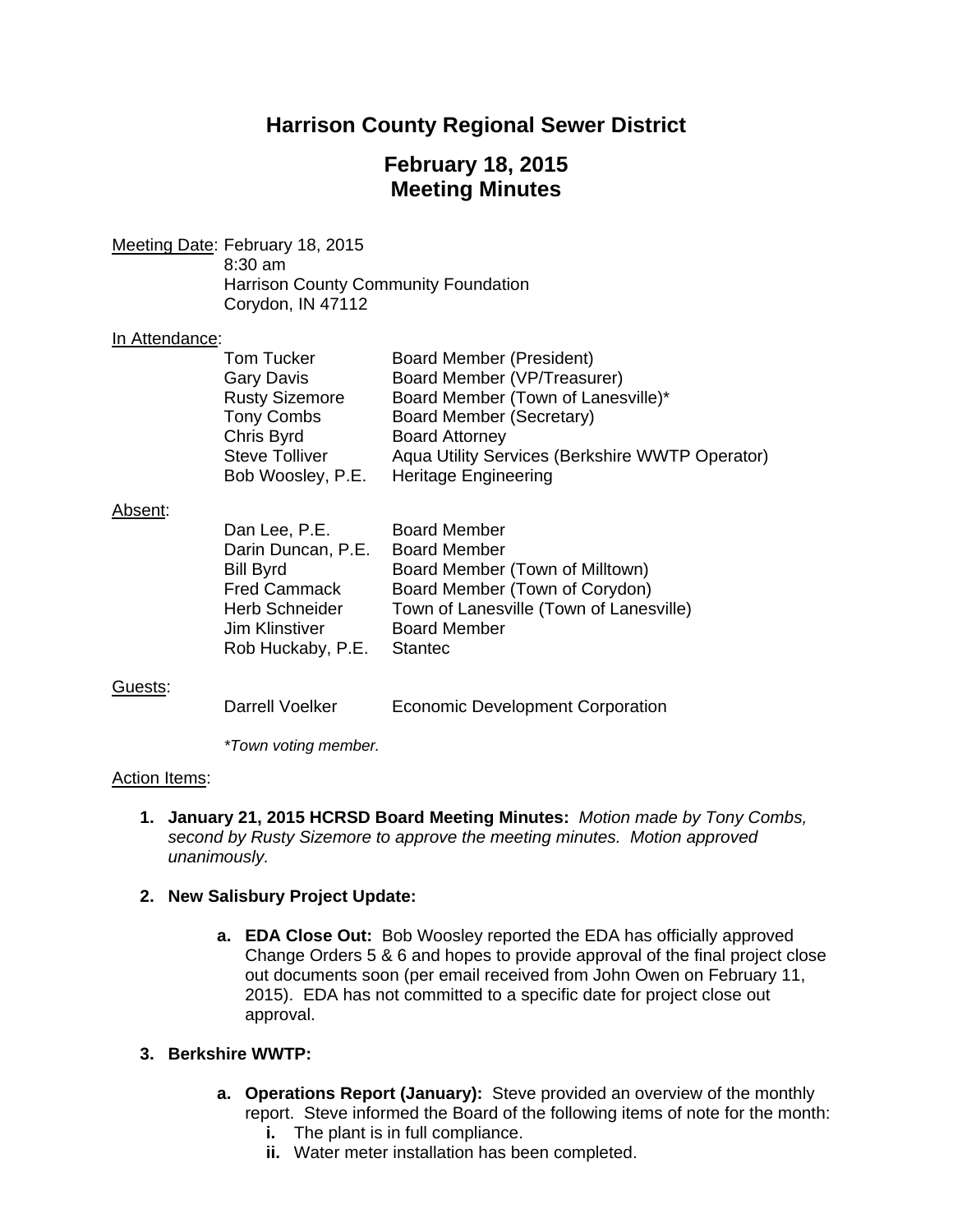HCRSD Mtg Minutes February 18, 2015 Page 2 of 4

- **iii.** New belts and filters have been installed on the blowers as part of routine maintenance activities.
- **iv.** A key has been provided to the Property Manager of the mobile home park.
- **v.** The capacity shown on the MRO has been corrected to now show the plant's capacity as 60,000 gpd (it previously listed the old capacity of 30,000 gpd).

*Motion made by Rusty Sizemore, second by Tony Combs to approve the December operations report. Motion approved unanimously.*

- **b. Waiver of Late Fees (1615 Hwy 64 NE):** The owner of 1615 Hwy 64 NE lives in Nevada. He is a new customer and has not been receiving the monthly billings for his sanitary sewer service. Steve confirmed the property owner's bills were being sent to an incorrect address. Steve reported he now has the correct address for billing purposes. The property owner has requested the late fees charged be waived given this circumstance. *A motion was made by Tony Combs, second by Rusty Sizemore to waive the late fees to date for this address. Motion passed unanimously.*
- **c. Flow Meter:** Steve informed the Board the flow meter has a bad cell and can no longer be calibrated. He stated the flow meter needs to be replaced for the WWTP to remain in compliance (the IDEM permit requires the meter to be calibrated annually). Steve is securing quotes for a new flow meter. Note: the flow meter was not replaced as part of the WWTP improvement project. It is the original flow meter that was at the plant when the District took ownership.

## **4. Lanesville I-64 Interchange Sewer Project**

## **a. District's Part of Project:**

- **i.** Construction: Contractor is scheduled to resume work in the coming weeks (currently shut down due to weather). Remaining items to be completed: bore and jack under I-64, set pumps and control panel, and ground restoration efforts. Project is still scheduled for completion in late March or early April.
- **ii. Pay Application No. 3:** *A motion was made by Rusty Sizemore, second by Tony Combs to approve Pay Application No. 3 in the amount of \$102,447.65. Motion approved unanimously.*
- **b. Lanesville's Part of Project:** Rusty Sizemore reported work will resume after the inclement weather has passed. No issues to report. Project completion is expected in April.
- **c. Future Growth/Planning Update:** Darrell Voelker discussed with the Board the potential growth opportunities and possible new developments being considered in the area.

## **5. Treasurers Report:**

**a.** *Motion made by Rusty Sizemore, second by Tony Combs to approve the January Treasurer's Report. Motion approved unanimously.*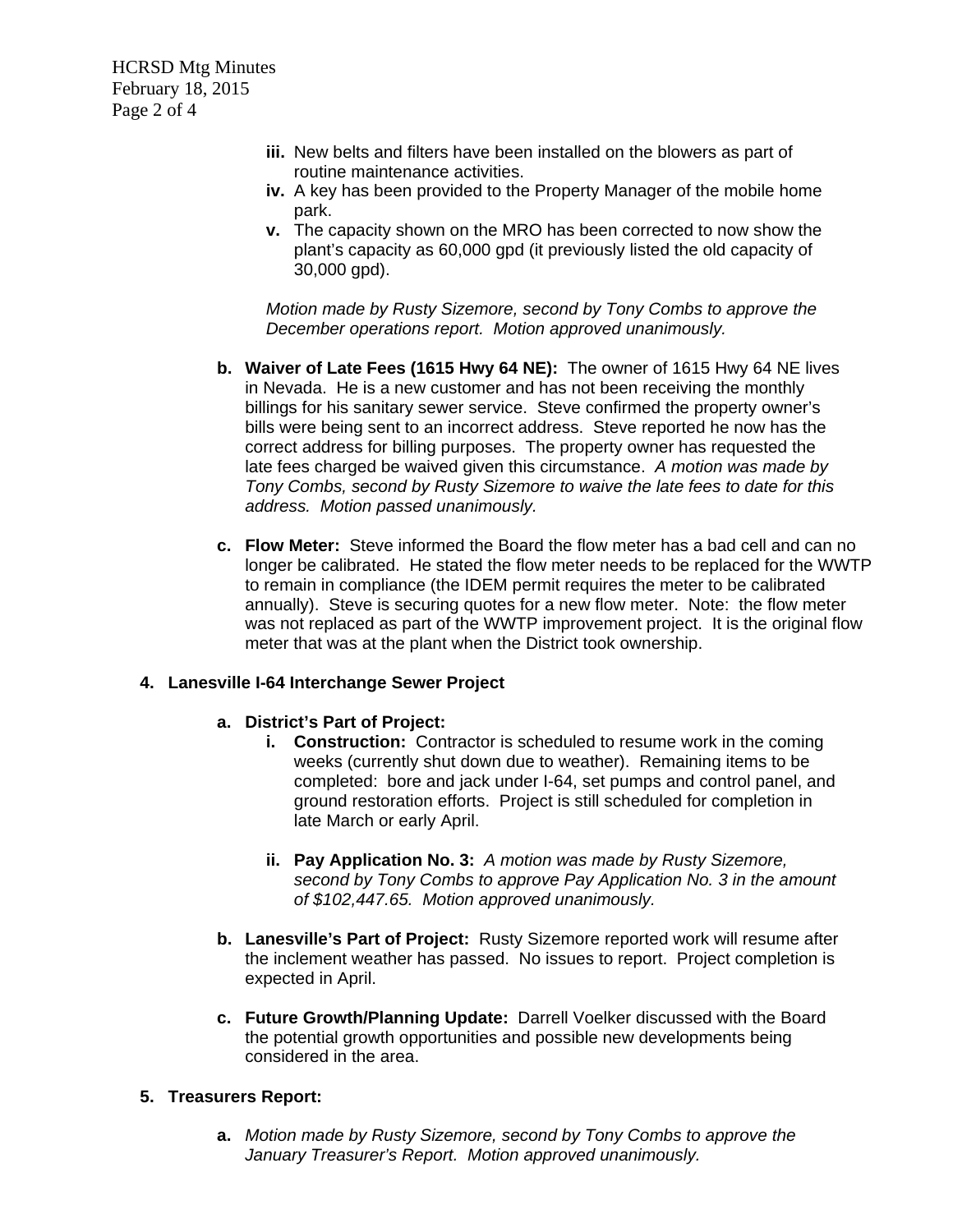HCRSD Mtg Minutes February 18, 2015 Page 3 of 4

> **b.** *Motion made by Gary Davis, second by Tony Combs to pay the following claims. Motion approved unanimously.*

|                                                       | <b>District Checking Account:</b>                                                                                         |            |
|-------------------------------------------------------|---------------------------------------------------------------------------------------------------------------------------|------------|
|                                                       | i. First Harrison – interest on credit line                                                                               | \$279.86   |
|                                                       | ii. Harrison REMC-WWTP electric service                                                                                   | \$1,284.84 |
|                                                       | iii. Duke Energy – lift station electric service                                                                          | \$26.63    |
|                                                       | iv. Aqua Utility Services - Dec billing/January maintenance                                                               | \$629.38   |
|                                                       | v. Aqua Utility Services - Feb WWTP operations                                                                            | \$2,465.83 |
|                                                       | vi. Town of Corydon - January sewer bills                                                                                 | \$3,172.01 |
|                                                       | vii. IDEM - annual permit renewal                                                                                         | \$700.00   |
|                                                       | c. Motion made by Rusty Sizemore, second by Tony Combs to approve the<br>following invoices. Motion approved unanimously. |            |
|                                                       | i. Heritage Engineering - Invoice No. 07030-63<br>To be paid via the District's checking account.                         | \$481.69   |
|                                                       | ii. Heritage Engineering - Invoice No. 15008-1                                                                            | \$1,868.00 |
| To be paid via the District's County Funding account. |                                                                                                                           |            |

- **d.** *Motion made by Tony Combs, second by Gary Davis to approve the following invoice. Motion approved unanimously.* 
	- i. Heritage Engineering Invoice No. 12053-21 Revised \$4,593.42
- **e.** *Motion made by Tony Combs, second by Rusty Sizemore to approve the following invoice. Motion approved unanimously.* 
	- i. Dillman, Chastain, & Byrd \$200.00

## Next Meeting:

Regular Board Meeting: **Wed. March 18, 2015 at 8:30 am** @ Harrison County Community Foundation Building.

Minutes prepared by: Heritage Engineering

# **End of Minutes**

Approved By:

\_\_\_\_\_\_\_\_\_\_\_\_\_\_\_\_\_\_\_\_\_\_\_\_\_\_\_\_ \_\_\_\_\_\_\_\_\_\_\_\_\_\_\_\_\_\_\_\_\_\_\_\_\_\_ Tom Tucker, President Darin Duncan, P.E.

Tony Combs, Secretary Dan Lee, P.E.

\_\_\_\_\_\_\_\_\_\_\_\_\_\_\_\_\_\_\_\_\_\_\_\_\_\_\_\_ \_\_\_\_\_\_\_\_\_\_\_\_\_\_\_\_\_\_\_\_\_\_\_\_\_\_

\_\_\_\_\_\_\_\_\_\_\_\_\_\_\_\_\_\_\_\_\_\_\_\_\_\_\_\_ \_\_\_\_\_\_\_\_\_\_\_\_\_\_\_\_\_\_\_\_\_\_\_\_\_\_ Gary Davis, V.P./Treasurer Jim Klinstiver